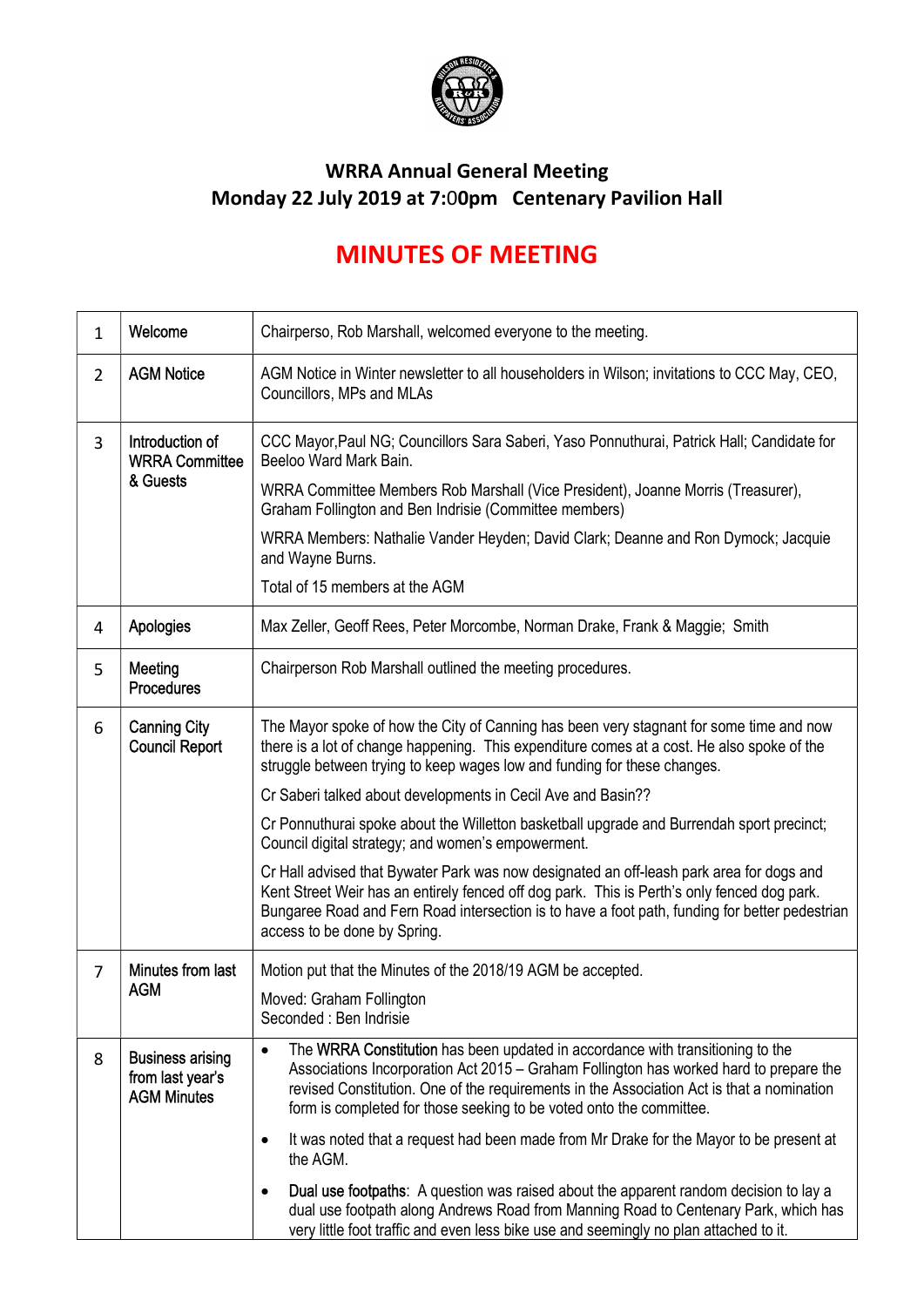

|    |                                          | The Mayor advised the matter was still being looked in to.<br>Action: Graham to send an email to the Mayor in relation to this issue and seek<br>clarification of what is the plan.                                                                                                                                                                                                                                |
|----|------------------------------------------|--------------------------------------------------------------------------------------------------------------------------------------------------------------------------------------------------------------------------------------------------------------------------------------------------------------------------------------------------------------------------------------------------------------------|
|    |                                          | <b>Underground Power:</b> WRRA has continued its support for the remainder of Wilson to get<br>$\bullet$<br>underground power. The Mayor confirmed this matter was still the agenda.                                                                                                                                                                                                                               |
|    |                                          | Surrey Road Parking: It was noted that overflow parking from LoQuay makes parking<br>$\bullet$<br>difficult in nearby Surrey Road. It was agreed that if Surrey Road parking continues to be<br>a problem then photographic evidence will be provided to the Council to support a request<br>for parking. Parking at both ends to the train station was also seen as a problem.                                    |
|    |                                          | Old Bowling club site: The Council has passed a motion to grass the area with native<br>$\bullet$<br>plants so it can become a public open space. \$200,000 has been set aside for this to<br>happen. There would be clear signage at the site to show that this is a temporary<br>measure and a community building could be built on the land in the future.                                                      |
|    |                                          | WRRA to consider a submission for a boardwalk connecting the Riverton Bridge to<br>٠<br>Castledare.                                                                                                                                                                                                                                                                                                                |
| 9  | <b>Financial Report</b>                  | Treasurer Joanne Morris provided the report.<br>Total income was \$1,784; Expenses \$1,225. Financial gain of \$558.<br>Balance at 22/7/19 \$5,746<br>97 paid up households                                                                                                                                                                                                                                        |
|    |                                          | Motion that 'the Financial Report be accepted'.                                                                                                                                                                                                                                                                                                                                                                    |
|    |                                          | Moved: Deanne Dymock.<br>Seconded: Graham Follington                                                                                                                                                                                                                                                                                                                                                               |
|    |                                          |                                                                                                                                                                                                                                                                                                                                                                                                                    |
| 10 | <b>Vice President's</b>                  | Membership fees - 92 of 97 paid for three years.<br>Support from governments, Sara wins gold for always being there.                                                                                                                                                                                                                                                                                               |
|    | Report<br>(Attached)                     | Website continues to be developed, with members having more access than non-members.                                                                                                                                                                                                                                                                                                                               |
|    |                                          | Newsletters will still go out twice a year and continues to be a good vehicle for communication<br>for the WRRA.                                                                                                                                                                                                                                                                                                   |
|    |                                          | Good to see progress with the Centenary Park refurbishment                                                                                                                                                                                                                                                                                                                                                         |
|    |                                          | Aircraft noise continues to be an issue but through various groups, there could be some<br>improvements, potentially halving with the second runway. (SNAG & Air Services Aust)                                                                                                                                                                                                                                    |
|    |                                          | Thanks the committee individually<br>All positions were declared vacant:                                                                                                                                                                                                                                                                                                                                           |
| 11 | <b>Election of</b><br>Committee          | President<br>Rob Marshall                                                                                                                                                                                                                                                                                                                                                                                          |
|    | <b>Members</b>                           | Vice President<br>Max Zeller                                                                                                                                                                                                                                                                                                                                                                                       |
|    |                                          | Secretary<br>Peter Morcombe<br>Treasurer<br>Joanne Morris                                                                                                                                                                                                                                                                                                                                                          |
|    |                                          | All nominated positions were filled unopposed.                                                                                                                                                                                                                                                                                                                                                                     |
|    |                                          | 2019/20 Committee members are:                                                                                                                                                                                                                                                                                                                                                                                     |
|    |                                          | Ben Indrisie, Graham Follington;, David Clark; and Deanne Dymock                                                                                                                                                                                                                                                                                                                                                   |
|    |                                          | Moved; Seconded and Accepted.<br>A motion was put to keep the subscription fees the same (\$10 per year or \$15 for 3 years)                                                                                                                                                                                                                                                                                       |
| 12 | Membership -<br><b>Subscription Fees</b> | Moved; Seconded and Accepted.                                                                                                                                                                                                                                                                                                                                                                                      |
| 13 | <b>General Business</b>                  | Large trucks using Leach Hwy in Wilson - monitored by Main Roads, if they are being<br>$\bullet$<br>monitored. We believe that 19t tonne trucks are the limit on Leach Highway<br>Action: WRRA to write a letter to Ben Wyatt & Steve Irons in relation to the ascertaining<br>whether trucks are being monitored and if they are following rules.<br><b>Graffitti</b> on the piles on Shelley Bridge - an eyesore |
|    |                                          |                                                                                                                                                                                                                                                                                                                                                                                                                    |